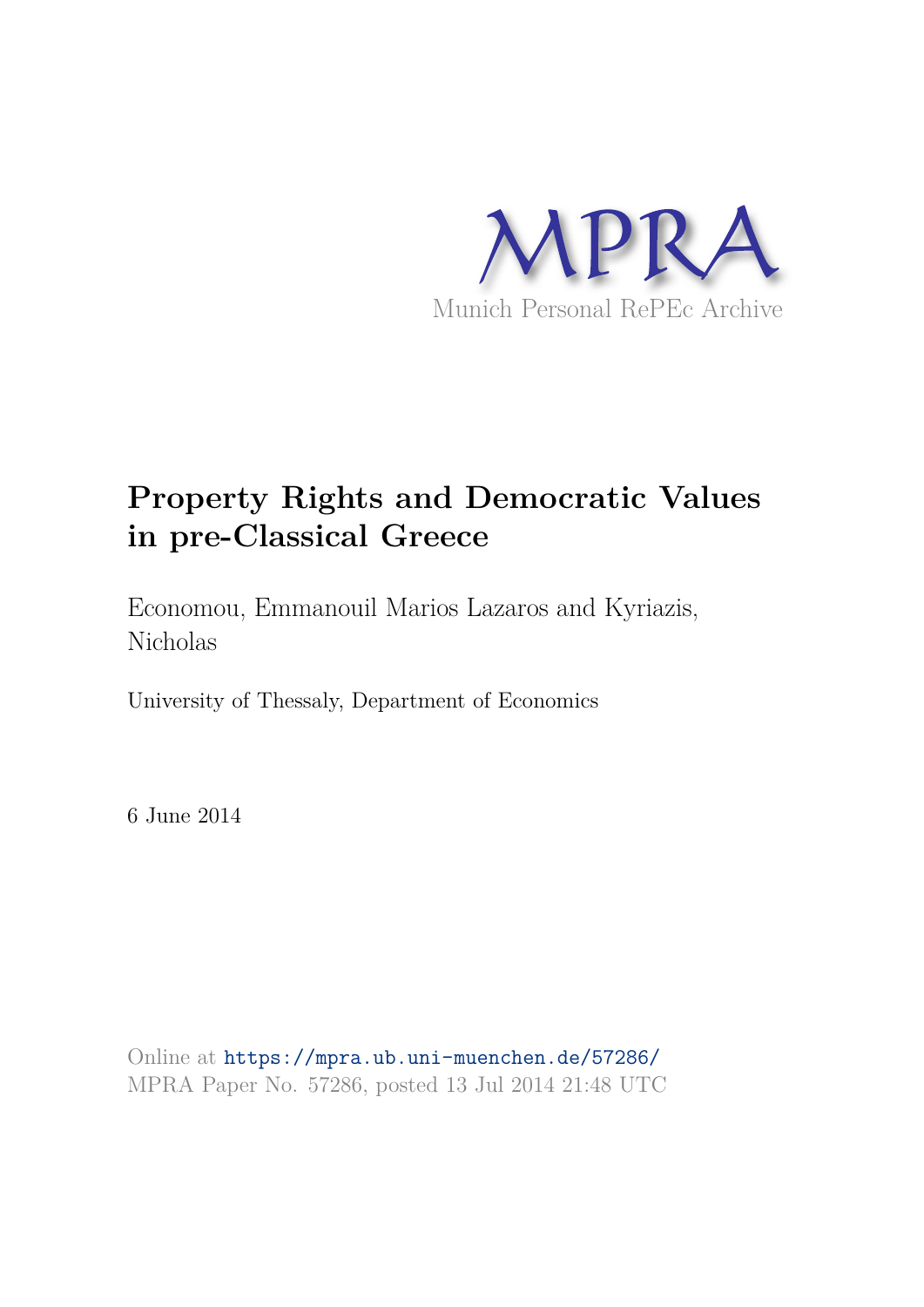# **Property Rights and Democratic Values in pre-Classical Greece**

Emmanouil Marios L. Economou<sup>a</sup> and Nicholas Kyriazis<sup>b</sup>

<sup>a</sup> *University of Thessaly, Department of Economics, Korai 43, 38333, Volos, Greece, e-mail: emmoikon@uth.gr*  <sup>b</sup> *University of Thessaly, Department of Economics, Korai 43, 38333, Volos, Greece, e-mail: nkyr@ergoman.gr* 

## ABSTRACT

In the present essay we introduce the concept of macroculture as a complex of mutually supporting values, norms and beliefs in various areas of human activity, like religion, war, politics, sports etc. in a model. Then, we analyse how some macrocultures that are favorable or the "precondition" for the emergence of democracy and institutions develop, in particular property rights that foster economic development. We analyze this for an extended period that covers Later Bronze Age to Archaic Greece (approximately 1250-510 BC), as being the historical case where such a macroculture favorable to democracy and stable property rights first emerged. We argue that the nature of the Greek *polytheist* religion (12 gods) depicts a proto-democratic side of the ancient Greek society. We then provide a comparison of the Greek case, in relation to the other, mainly oriental societies, as far as the level of participation in decision making procedures of these societies is concerned. Our main findings indicate that during the last period of the Mycenaean world, as well as during the Geometric and Archaic age periods, the emergence of various elements of macroculture, in religion, warfare, sports and city-state environment evolved into similar proto-democratic values, leading thus to the establishment of democracy as a political phenomenon in Classical Greece, with Athens being the most well-known historical case.

*Keywords:* Macroculture, Democracy, Property rights, Ancient Greece.

*JEL classification:* N40, P41, P48, Z12

# **1. Introduction**

 In the present essay we introduce the concept of macroculture in order to analyse the conditions that shape long run economic structural and political change. We examine as our case study Bronze Age and Archaic Greek religion in relation to property rights, democratic elements and a general set of values that favors economic change and growth and, related to it, the emergence of democracy.

The emergence of direct democracy in  $6<sup>th</sup>$  century B.C. Archaic Greece has been of continuing interest to philosophers, sociologists, historians and economists since at least the fourth century B.C. with Plato's *Republic* and Aristotle's *Politics*. It had a negative connotation through much of history linked to the negative view cast on it by Plato and to a lesser extent by Aristotle till the  $17<sup>th</sup>$  century. Interest in democracy, seen in a favorable light this time, revived with the reemergence of some democratic forms of government throughout Europe as if the cases of thirteen century Swiss Confederation (after 1291), some medieval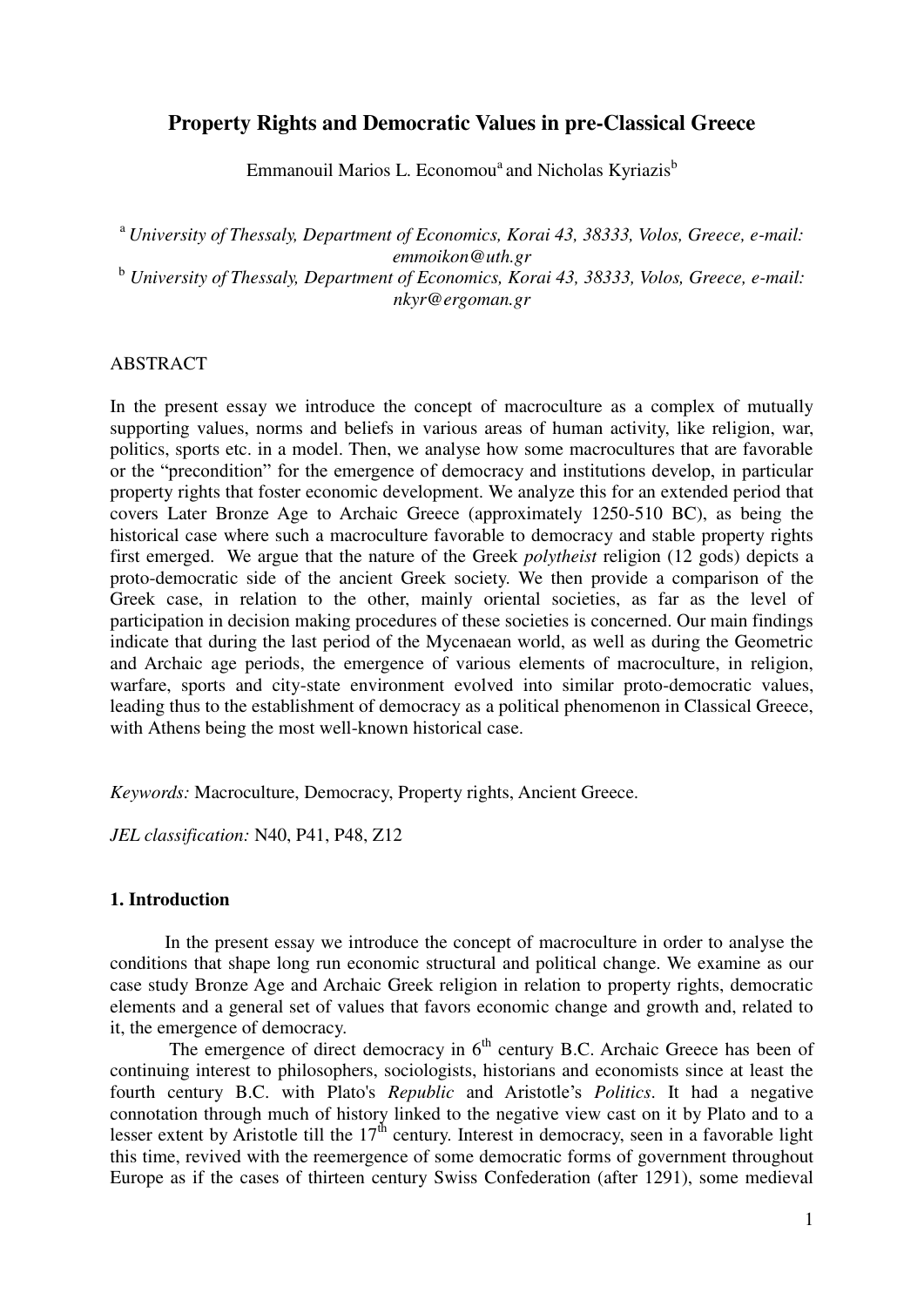cities in northern Italy like Florence (Greif, 2005: 771-775), were a series of statutory laws known as 'the Ordinances of Justice' was enacted between the years 1293 and 1295, and in southern Germany Augsburg.

Further introduction of proto-democracy was introduced during the  $17<sup>th</sup>$  century in England (after the "Glorious Revolution" of December 1688 established continuous Parliaments) and the United Provinces (Dutch Republic).<sup>1</sup> This interest gained strength during the so called "Enlightenment" of the  $18<sup>th</sup>$  century through the writings of Montesquieu, Locke, Rousseau, Voltaire, Hume, and in the 19<sup>th</sup> century with James and John Stuart Mill etc, who were among the first prominent members of the classical economic thought.

During recent decades analysis has focused also on the causal links between democracy (both representative and direct) and the economy, economic institutions and economic performance. In the present paper we will discuss the concept of macroculture, as an environment of religion, politics, war, economics etc. that shapes particular norms, rules, values and beliefs. Then, we will discuss how this set of values etc. that has emerged in one of the mutually interdepended and reinforcing elements of a macroculture is diffused into others, for example from the religious domain and war into the fields of politics and economics.

## **2. Macroculture and a model of path dependence and change**

 $\overline{a}$ 

In this section we introduce, for the first time as far as we know, the concept of macroculture (taken over and adapted from organization theory) into institutional economics in order to analyse structural change. A "macroculture" encompasses the common values, norms and beliefs shared among members of a society or state. In our adaptation of the term in economics and politics, macroculture has also a dynamic time characteristic, that of long term periods. As we will show in our case study, Bronze and Archaic Age period in Greece, the elements of macroculture take shape over time periods of decades to centuries.

 Through these values, norms and beliefs, a macroculture guides actions and creates typical behaviour among independent entities, so that it coordinates their activities so that complex tasks may be completed (Abrahamson and Fombrun, 1992, 1994; Jones et al. 1997). This happens in three ways: 1) By creating "convergence of expectations". 2) By allowing for idiosyncratic language to summarize complex routines and information and 3) By specifying broad tacitly understood rules for appropriate actions under unspecified contingencies (Camerer and Vepsalainen, 1988; Williamson, 1991, 1975). The establishment of "communication protocols" follows.

Jones et al. (1997) have applied this concept to firms, while Almond and Verba (1963) have written on "civic culture" as a shared set of beliefs among citizens. Putnam (1993) argues that democratic stability depends on specific forms of social organization and citizen values which he calls "civic traditions". A similar line of argumentation (Granovetter, 1992:35) maintains that a structural embeddedness is developed: e.g., firms develop connected mutual contacts to one another. This corresponds to the establishment of mutual links or networks. These interactions define values and norms and thus strengthen this interdependence, the macroculture. This is consistent with Lazaric (2011: 148), who claims

<sup>&</sup>lt;sup>1</sup> The United Provinces (UP) were not a true democracy in today's sense where universal voting rights for all citizens exist, nor was 17<sup>th</sup> (and later) England and the United Kingdom after England's union with Scotland in 1707. But the UP had established some proto-democratic institutions, in the 'federal level' of the union, e.g. the election of the Estates General (the union's "Parliament") where each province had one vote and where unanimity was required for taking a decision on behalf of the Union as a whole. It has been aptly called a "democratic head on an oligarchic body". For details of the politics and economics of the UP, see Kyriazis (2006) and references there in.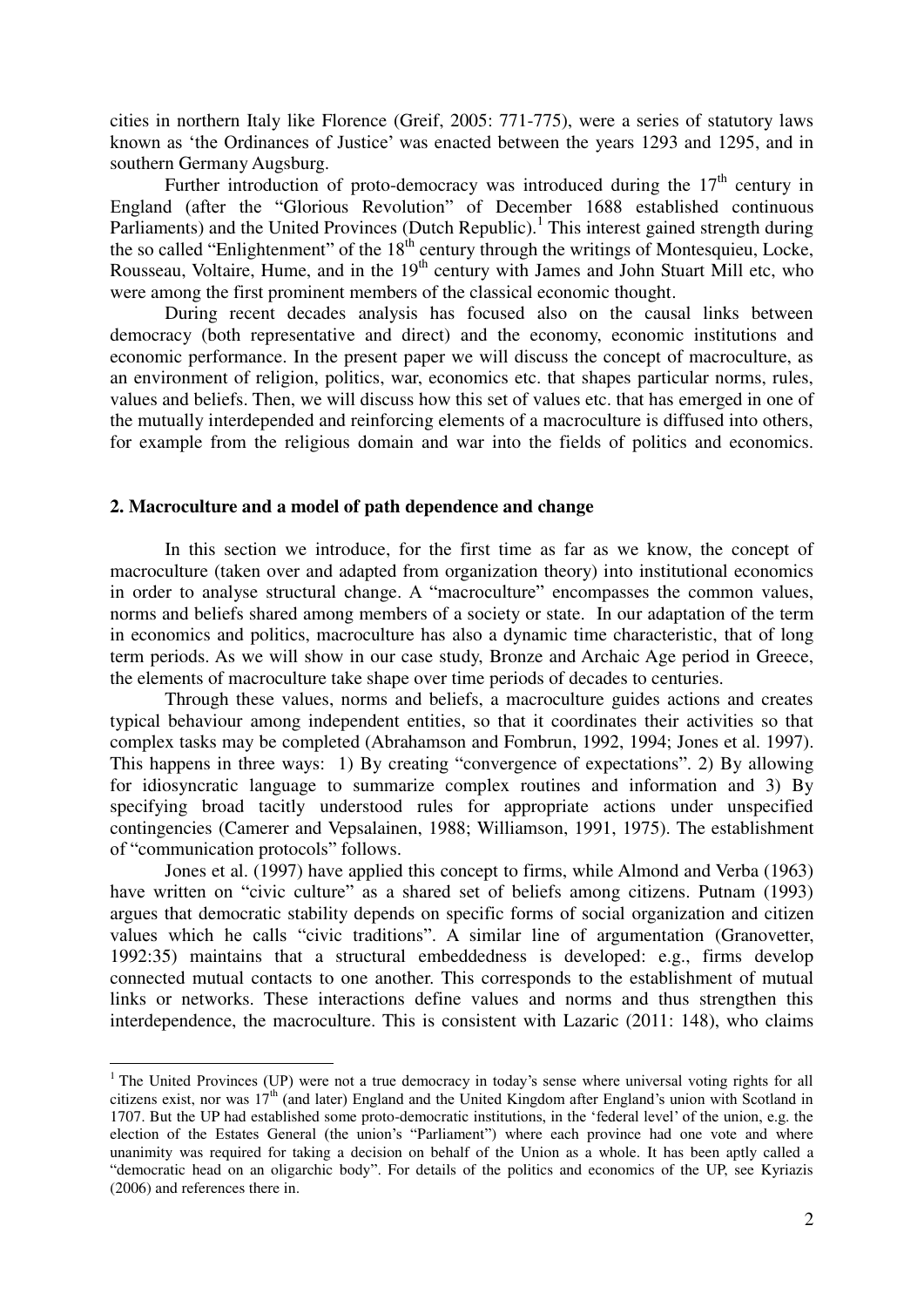that "every recurrent interaction pattern in an organization may be hiding a potential routine" as well as with Vromen (2011), who labels these mutual values, norms and patterns of behavior as "routines" by depicting them as "multilevel mechanisms" that generate firm behavior.

Kyriazis and Metaxas (2010) and Kyriazis and Paparrigopoulos (2011) have analyzed one aspect of macroculture, the emergence of a new type of warrior in Archaic Greece, the *hoplite* (named from his big round shield, the *hoplon*) and the new tactical formation, the *phalanx*, as coordination and cooperation mechanisms which give rise to specific mental attitudes, values and norms, even a specific language (e.g. clear commands for battle) and learning and knowledge. Even more, the new warship adopted during the early  $5<sup>th</sup>$  century by the Greeks, the *trireme* and the naval fleets, developed and fine-tuned the cooperation and coordination mechanism in the phalanx's "customs" values and norms. The next issue is why and how these norms and values are diffused from one sector of the macroculture into another, making it a coherent whole.

 We believe that the answer can be found in the theory of bounded rationality. Simon (1982, 1991) developed the theory of bounded rationality, which states that the mind has limitations, for example in its capacity to absorb and use new information. We are not totally "rational" in the sense of seeking to maximize utility or any other "ideal". What we actually do in real life is try to reach a solution that satisfies us even if it is not the best possible one. We may even ignore the best possible one that would maximize utility. Simon calls this behavior "satisficing". Satisficing enables us to find acceptable solutions with minimal expenditure of time and effort, thus reducing transaction costs (as eg. information costs).

This is exactly how 'macrocultures' develop and are strengthened and this is what happened in ancient Greek city-states. The values and norms evolved in warfare through coordination and cooperation mechanisms, equality, cohesion, self-discipline and above all trust, representing a specific set of mind and morals, learning and knowledge were transferred from the military into the political field, where they became *isegoria* (equality of speech), *isonomia* (equality in front of the law) and *homonoia* (unanimity).<sup>2</sup> Thus, to paraphrase the 4<sup>th</sup> century Athenian orator Demades, bounded rationality became the "cognitive glue" that held the various elements of a macroculture together into a coherent whole.<sup>3</sup>

Let us now formalize the emergence of new macrocultures that lead to economic and political change in the long-run. In figure 1 the path dependence and change of macrocultures is shown. Figure 1 illustrates the dynamic-structural change from one (old) macroculture to a different (new) one.

#### where:

om: (old macroculture): signifies the old macroculture, a system of norms, values and customs etc. that characterize the economic, social and political field of a state and associated institutions and organizations.

nm: (new macroculture): signifies the emerging new macroculture, where new norms, values, customs etc. are being created, developed and diffused, so that over time a break with the old

<sup>&</sup>lt;sup>2</sup> Kyriazis and Metaxas (2010) present a formal model using bounded rationality in order to explain path dependence and change. As far as we know Kyriazis and Metaxas, (2010) and Kyriazis and Paparrigopoulos (2011) address for the first time the issues of the emergence of macroculture, values and norms in a historical context, that of Ancient Greece and their influence on the emergence of democracy.

<sup>&</sup>lt;sup>3</sup> Demades actually called *theorika* (money paid to poorer Athenian citizens to enable them to watch the four days long theatrical contents, a form of public education) and *ekkleisiastika* (money paid to enable them to participate in the Assembly, about 40 days per year during the  $4<sup>th</sup>$  century. See Hansen (1999), the "glue of democracy" (Plut. Mor. 1070B).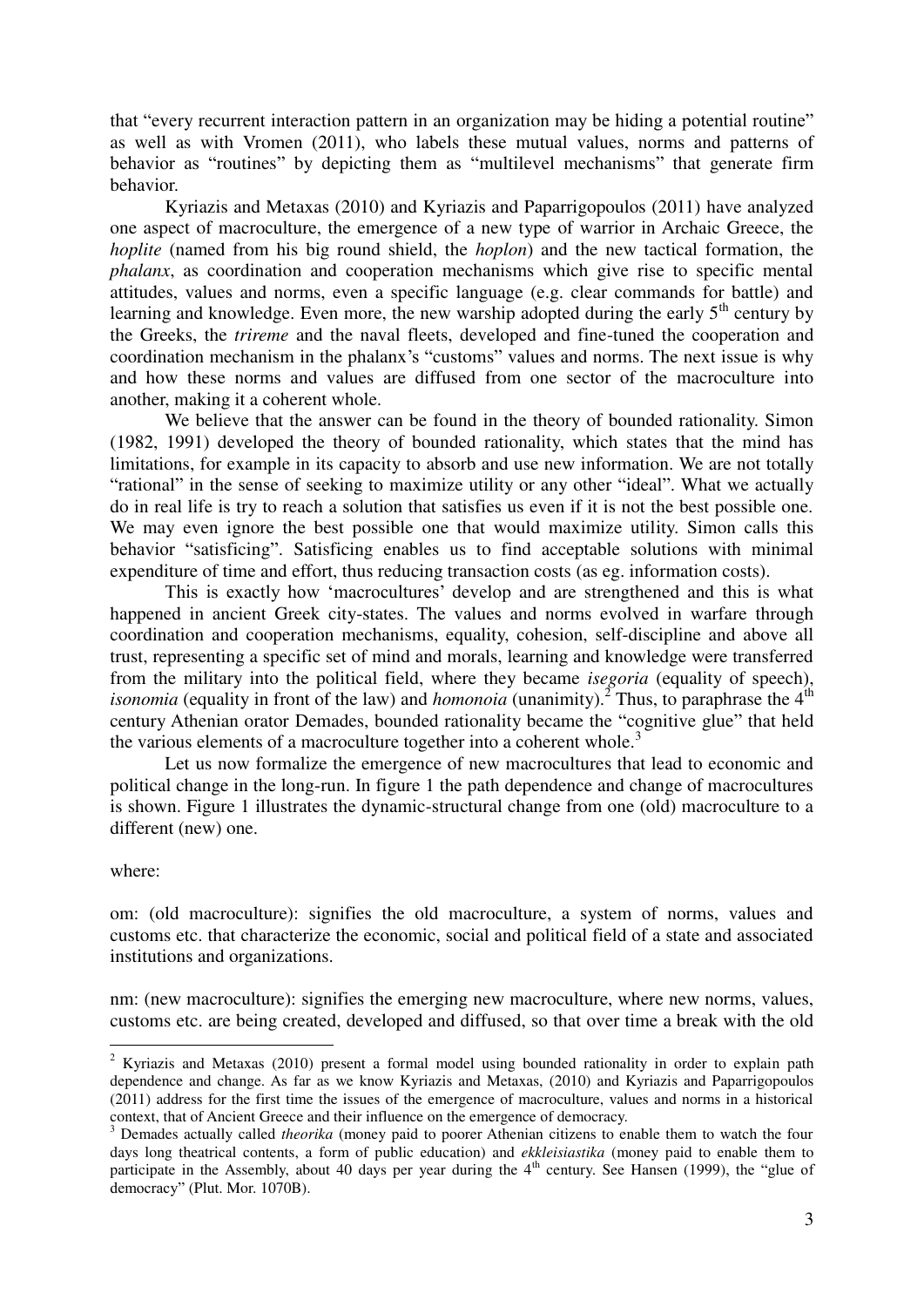path-macroculture is accomplished, and the state follows a new path. We consider curve nm following an exponential shape because when during each period the state follows the new path (nm), the probability of staying on the new path increases, and the probability of returning to the old path decreases, because during each subsequent step along the new path, the various elements of the new macroculture are being mutually reinforced and integrated into a whole.





The model in Figure 1 can be described by two simple equations:

 $m = om + nm \cdot e^{(g(t) \cdot t)}$  $(g(t)·t)$  (1)

where:

m: macroculture

om: the old macroculture: the constant term

nm: the new macroculture which predominates over time if  $g_t>0$ 

gt: the rate of change depending on the creation of new elements of macroculture and their speed of diffusion (adaptation by other sectors).

A further elaboration could be made using equation (2).

 $g(t)=f(k, d)$  (2)

```
where:
```
k: knowledge d: rate of diffusion (of the macroculture effect)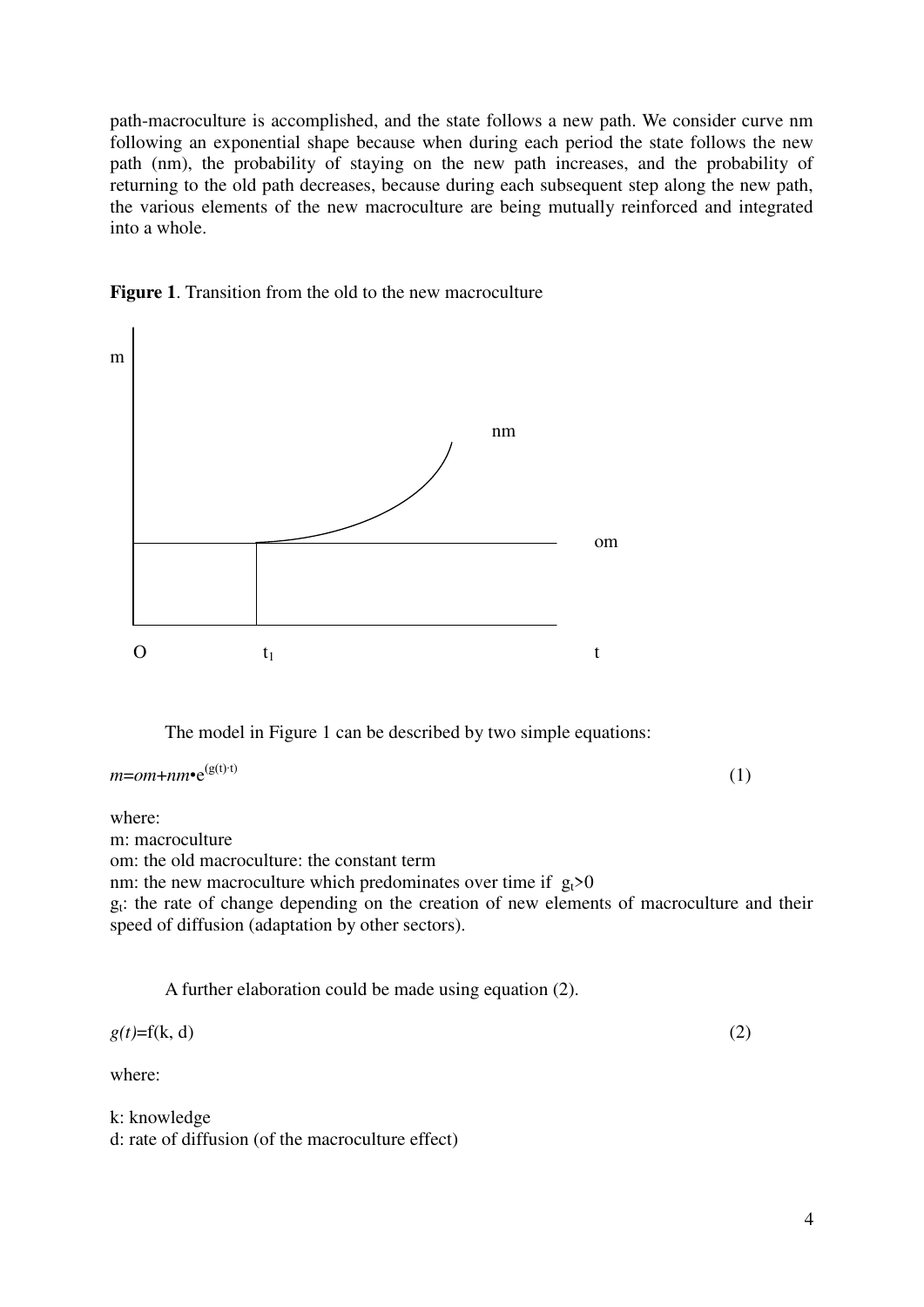So, the ultimate format of the macroculture equation might be:

 $m=om+nm\bullet e^{f(k, d)\bullet t}$  (3)

For instance, the conversion of the Mycenaean warlord's assemblies we describe next via the *Homeric Epics* and the existing scholarship, lead to fully developed democratic participation assemblies, like that of ancient Athens. We can describe this rate of change of "learning" as depending on the rate of creation of new knowledge  $k_t$ , and the rate of its diffusion *d*.

#### **3. Macroculture in pre-Classical Greece**

We turn now to the examination of a period between the Later Mycenaean to the Archaic Age in order to find if there was a regime of values and beliefs that promoted the gradual emergence of property rights and proto-democratic ideals.

#### *3.1 Property Rights*

Homer's Iliad (mid-8<sup>th</sup> century B.C.) begins with, in today's terminology, a major dispute about property rights between Agamemnon, king of Mycenae and supreme commander of the Achaean army and Achilles, king of Pthia and mightiest champion of the Greeks because the former violated the rights on "property" of a slave girl called Briseis, who had been attributed to Achilles (Il. 1, 161-171). Achilles does give his slave girl to Agamemnon, neither in good grace nor in fear of him, but because he does not want to split the unity of the Greeks. But, aggrieved feeling dishonoured, he withdraws from the fight, which brings the Greeks great difficulties.

From the above, it is clear that individuals (kings, aristocrats, and simple warriors) had property rights to the spoils of war (both humans and objects). These property rights served as incentives to motivate men to fight effectively (Frey and Buhofer, 1988). It seems that during the Trojan period these rights were clearly ascertained and denominated. Prisoners and objects were collected, and then distributed according to rules: First choice to the commander in chief (Agamemnon) and then in decreasing order according to merit and contribution to battle, thus second choice going to Achilles, the best warrior of all. It seems that during the Trojan period these rights were clearly ascertained and denominated. An extra series of passages (Il. 2. 210- 241; Il. 19. 181-189, 247-248; Il. 21. 101-102) prove that an environment of property rights was in existence to some extend during that time.

 Homer's Odyssey also gives some information on property rights, that mainly have to do with the property of Queen Penelope and her son Telemachus and the attempt of a mob of other warlords from adjacent places near to Ithaka, to trespass it (see Od. 1. 160, 402-404; Od. 2. 333-336). Odyssey gives some additional information on trade and the exchange of goods, which again presupposes the existence of clearly attributable property rights (Od. 1.430-432; Od. 14. 100-105; Od. 17. 415-427; Od. 18. 356-364).

Hesiod's poems of about 750-720 BC also contain elements that depict an environment that more or less safeguards property rights on land (see *Works and Days*. 210- 224; 225-228; 248-255; 274-281). While *Days and Works* does not give us an idea of a clearly established law system, it gives an overall impression of an emerging macroculture of customs, norms and values regarding justice and property rights. During the next two centuries, linked to the emerging strength of the *hoplite warrior-free farmer* (Kyriazis and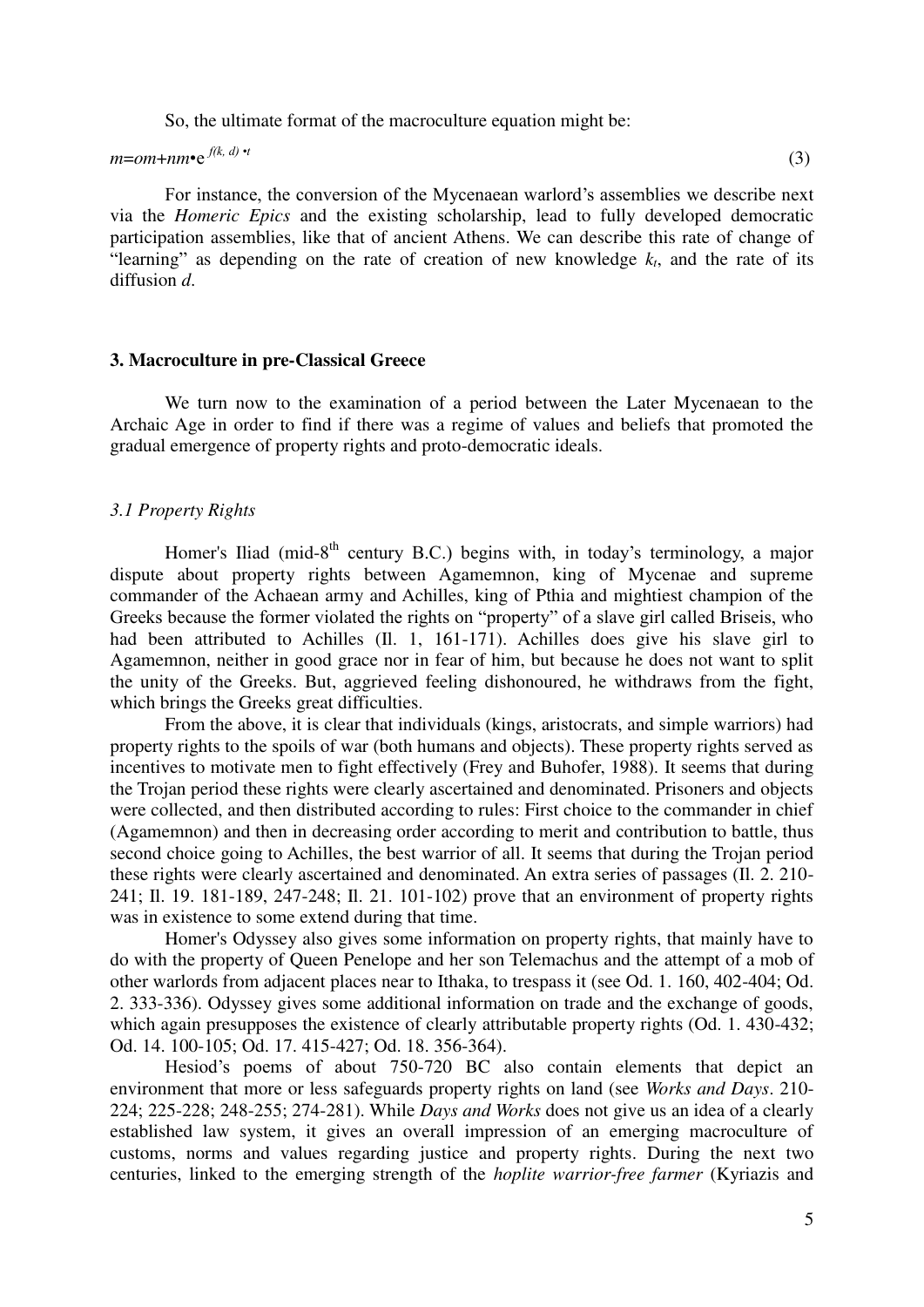Paparigopoulos, 2011) the principle of *isonomia* (equality in front of the law of all free citizens, and in parallel, written law and institutionalized courts of justice) will emerge and be supreme. Hesiod's second poem, *Theogony* gives additional support to the value of justice (see Th. 881-884; 901-904).

Apart from these classical texts of Homer and Hesiod, academic literature verifies the existence of an emerging system of property rights. Private property in land was protected by law, while a regime of leasing of land existed too. Women too had the right to hold land property, but only those who were holding ritual offices.<sup>4</sup>

#### *3.2 Democratic Elements*

 $\overline{a}$ 

Starting again from evidence in the Iliad, Homer informs us of the existence of a council of the Kings (Il. 1. 304-305, Il. 2. 51-56). More important as an indication of an emerging proto-democratic spirit, in Il. 2. 85-115, we have an assembly of all warriors. Agamemnon wants to have the assembly's approval about the war's continuation and puts forward arguments in favour. In Il. 2. 142-165 the assembly decides to continue the war, accepting Agamemnon's arguments and proposal. And the above is not as isolated example. In Il. 2, 278-304 Odysseus steps forward in front of the warriors assembly, asking for patience followed by Nestor. The Trojans also have a similar assembly, as made clear in Il.2. 773-778 when the goddess Iris finds them assembled. The practice of the gods mirrors the practice of men (or is it the other way round?). In Il l. 4. 1-19 the gods hold an assembly in order to decide what to do concerning the war.

A series of other passages indicate the proto-democratic mentality of the Greek world, both in religion and politics (see. 1. 539-544; Il. 8. 489-497; 9. 9-18; 10. 196-253; 14. 61-75; 19. 34-35, 42-45 and 45-153; Il. 20. 4-25). Lastly, the incident with Thersites, an Achaean warrior of non-noble origin who accuses the warlord Agamemnon of trespassing Achilles property has been noticed by a series of scholars such as Ferguson (1973:11), who believes that "*Thersites, cruelly caricatured and ruthlessly manhandled, is the beginning of a democratic opposition to aristocratic misuse of power*". Kyriazis and Economou (2012) argue that the incident with Thersites is an example relatively similar to the process of free speech in front of an assembly, what would become in the classical period, the principle of i*segoria* (equality of speech), one of the founding values of direct democracy whereas de Romilly (1999: 38-39) argues that men are portrayed as having free will to behave as they wish.

Odyssey offers traces of democratic values during the Mycenaean period too (Od. 1. 80-95, 272-275, 371-372; 2. 6-21; 17. 307-487) mainly focusing on the assembly of the people of Ithaka. The same picture, which reveals the social values and believes of the Hellenic pre-Classical world, is also verified by the behavior of gods: Through the passages of both Iliad and Odyssey, The 12 gods, discuss and decide democratically through assembly gatherings.

Some scholars believe that these war assemblies that included both a king and a council were primarily consultative to the Achaean Kings (Congleton, 2011; Pitsoulis, 2011). However, the variety of the examples of proto-democratic' procedures we have already described here make us believe that, although Mycenaean war assemblies were not structurally similar in nature to the Greek democratic assemblies from the  $6<sup>th</sup>$  to the  $3<sup>th</sup>$  B.C. Classical period and predominantly that of Athens, they can certainly be described as "precursors" of the Athenian classical assembly.

<sup>&</sup>lt;sup>4</sup> For an analytical view of the property rights regime in pre-classical Greece see Kyriazis and Economou (2012) and the references given there.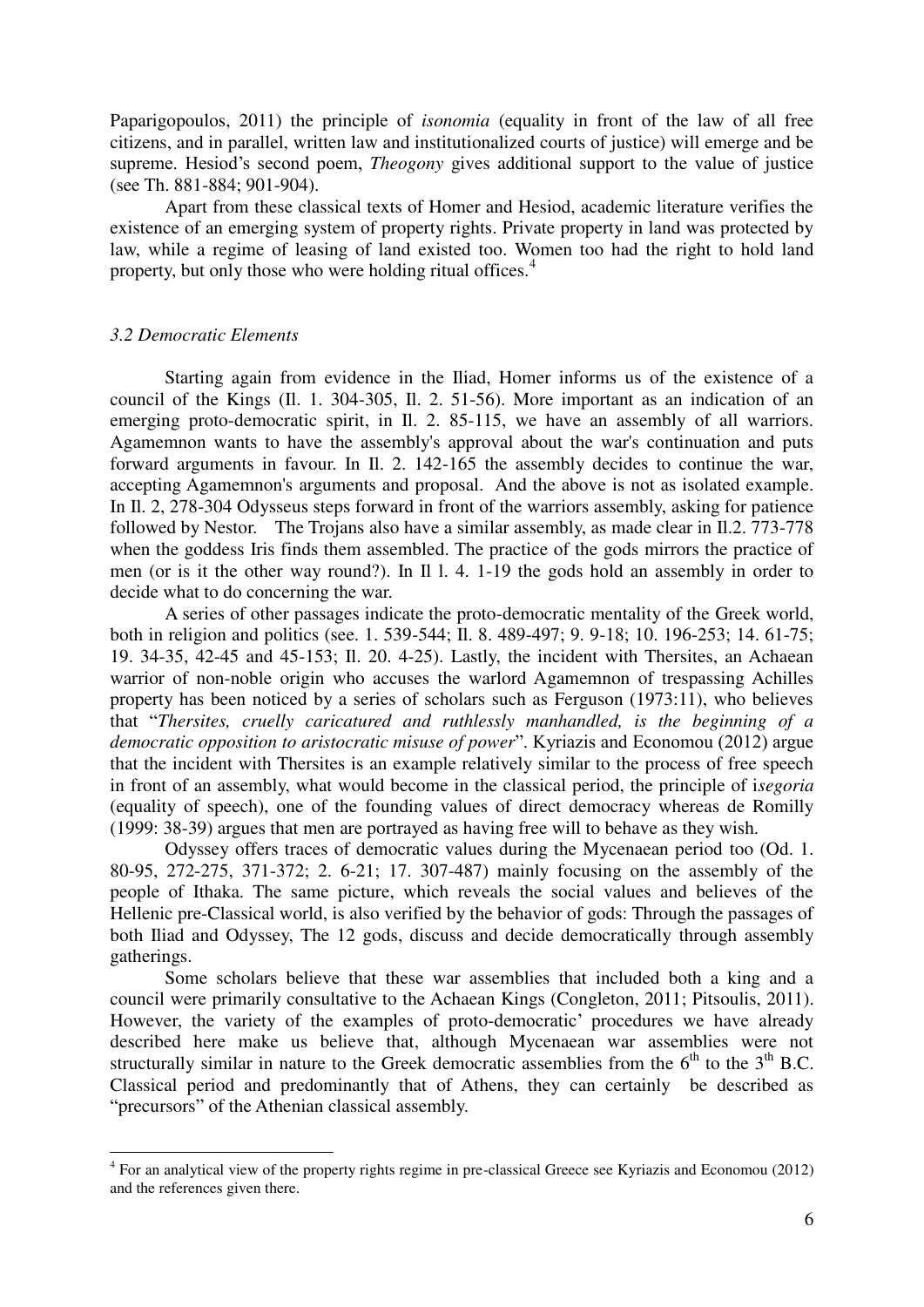# **4. Discussion and Conclusions**

By analyzing the main literary texts of the  $8<sup>th</sup>$  century we have traced two elements of the emerging democratic macroculture, in religion considering property rights securitization (the principles of *isonomia*- equality in front of the law) and participation in decision making (i*segoria*- freedom and equality of speech) in front of the assembly, either of warriors (Iliad) or citizens (the people) in the Odyssey.

Thus, religious beliefs and actual practices of Mycenaean and Archaic periods are one element in forming values, norms and customs of a macroculture favorable to the emergence of democracy. In Kyriazis and Paparrigopoulos (2011) a different element of macroculture was analyzed, that of the emerging (again during the Archaic period) heavy infantryman *hoplite* and the *phalanx* formation. There too, the egalitarian element was predominant. Kyriazis and Economou (2012) argue that sports had a major role in the emergence of democracy in Classical Greece through the existence of a macroculture environment.

In Kyriazis and Metaxas (2010) and Kyriazis (2012), a different element of macroculture was analyzed, that of the emerging (again during the Archaic period) heavy infantryman, the *hoplite* and the *phalanx formation*. There too, the egalitarian element was predominant. Our argument thus is that probably even during the Mycenaean period, but more certainly during the Archaic, there were different elements, in religion (concerning property rights and democratic values), warfare but also in the athletic games<sup>5</sup>, that all evolved into similar values and norms, of equality, justice, freedom of speech, safeguarding of property rights and individualism.

 These values in religion, warfare but also in the athletic games were being continuously developed during the Archaic Age in Greece, as can be glimpsed also in the poets of the period. Figure 1 shows that the various elements of the macroculture coalesced into a coherent whole by the end of the Archaic period, forming the basis for the emergence of democracy. The cycles represent the various elements of a new macroculture that emerge in one sector at time period 1, thus representing new potential democratic knowledge in "politics" and the emergence and gradual enforcement of individual property rights. These cycles are reinforced through diffusion to other sectors at periods 2 and 3, and have been integrated into a new mutually supporting macroculture at period 4 (through diffusion *d* - see equation 2).

Our argument thus is that probably even during the Mycenaean period, but more certainly during the Archaic, there were different elements, in religion, warfare but also in the Athletic Games, that all evolved similar values and norms, of equality, justice, freedom of speech, safeguarding of property rights and individualism. These values in religion, warfare but also in the Athletic Games are being continuously developed during the Archaic Age in Greece, as can be glimpsed also in the poets of the period (Schefold, 1992; Pitsoulis, 2011).

<sup>&</sup>lt;sup>5</sup> Kyriazis and Economou (2013) offer an extended analysis of how athletic values in pre-Classical Greece affected the emergence of democracy during the 5<sup>th</sup> century BC in Greece, with Athens being the most characteristic case.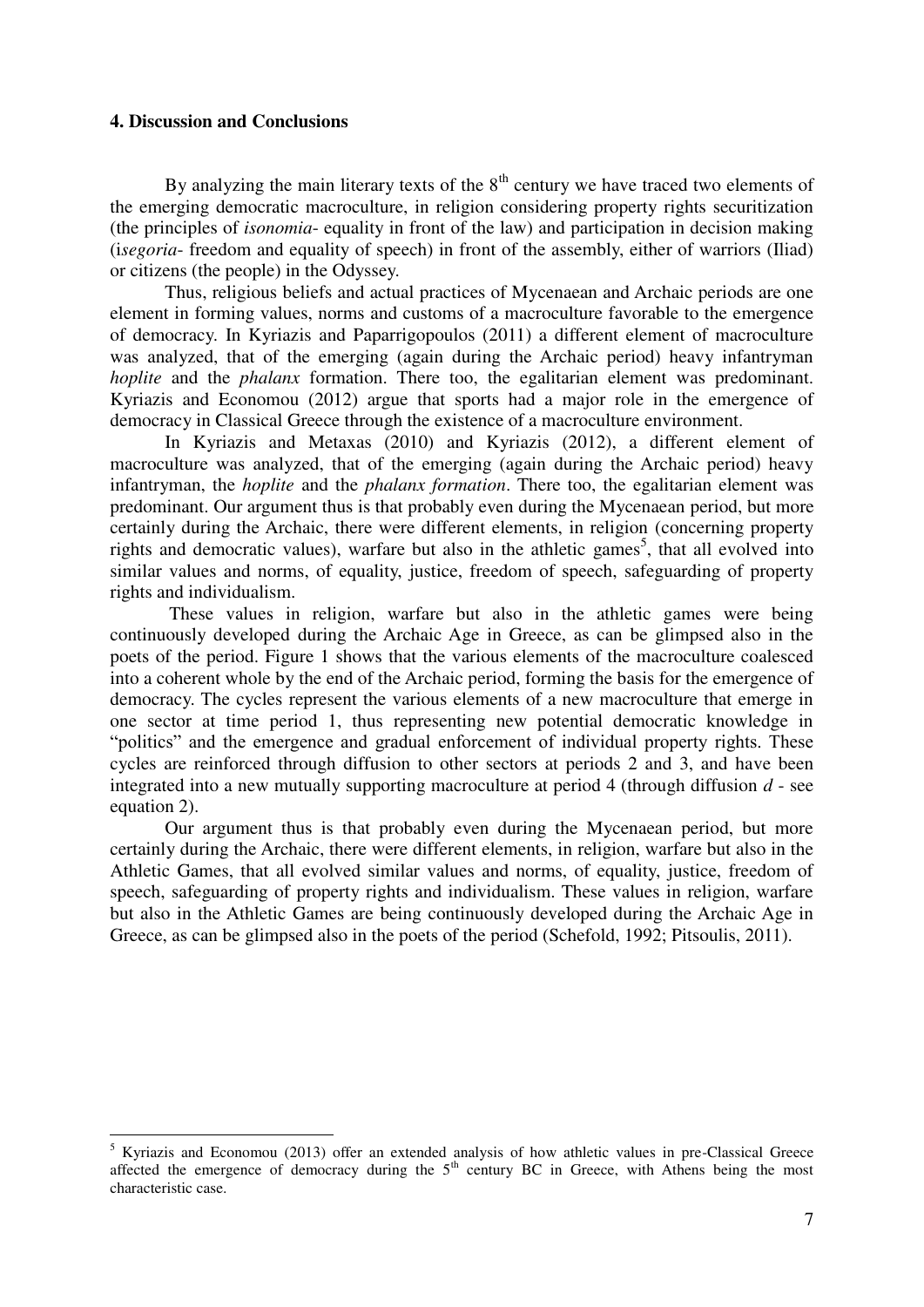**Figure 2**. Decision Tree and Integration of Various Elements of Macroculture



#### **References**

Ancient Authors

Homer "Iliad", (Il.). Homer "Odyssey", (Od.). Plutarch, "Moralia" (Plut. Mor.)

Modern Authors

- Abrahamson E. and Fombrun C.J. (1992). Forging the Iron Cage: Interorganisational Networks and the Production of Macro-culture, Journal of Management Studies, **29**, 175- 194.
- Abrahamson E. and Fombrun C.J. (1994). Macrocultures: Determinants and Consequences, Academy of Management Review, **19**(4), 728 – 755.
- Almond G.A. and Verba S. (1963). The Civic Culture: Political Attitudes and Democracy in Five Nations, Sage Publications, California.
- Camerer C. and Vepsalainen A. (1988). The Economic Efficiency of Corporate Culture, Strategic Management Journal, **9**, 115-126.
- Congleton R.D. (2011). Perfecting Parliament: Constitutional Reform and the Origins of Western Democracy, Cambridge University Press, Cambridge.
- de Romilly J. (1999). Pourquoi La Grèce?, To Asty Publications, Athens (in Greek).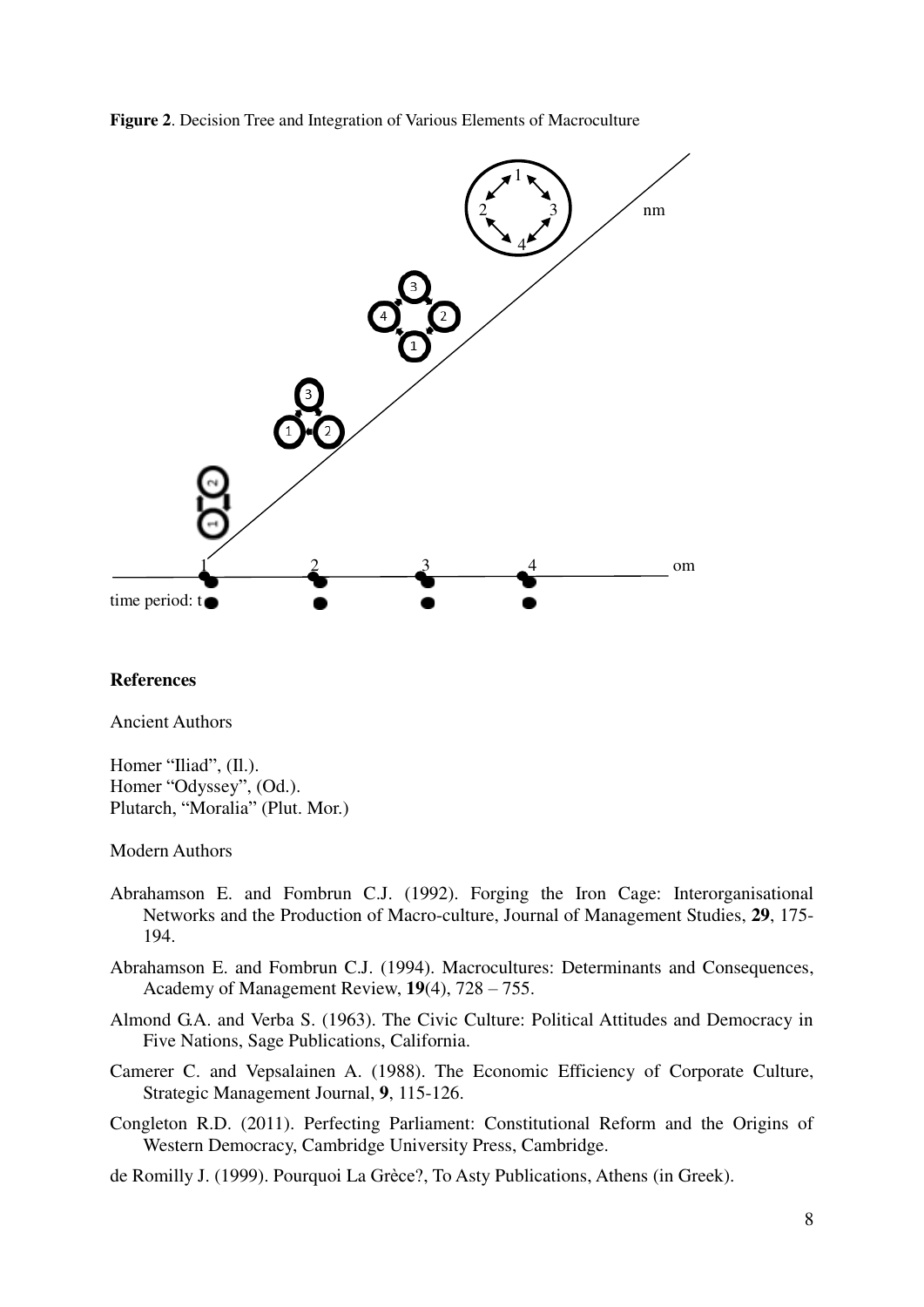- Ferguson J. (1973). Utopias of the Classical World, Cornell University Press, Ithaca, New York.
- Frey B. S. and Buhofer H. (1988). Prisoners and Property Rights, Journal of Law and Economics, **3**1(1), 19-46.
- Granovetter M. (1992). Problems of Explanation in Economic Sociology. In: Nabria N, Eccles RG (Eds.), Networks and organizations: Structure, forms and action. Harvard Business School Press: Harvard; 1992. p. 25-26.
- Greif A. (2005). Commitment, Coercion, and Markets: The Nature and Dynamics of Institutions Supporting Exchange. In: Menard C, Shirley M (Eds.), Handbook of new institutional economics. Springer: Berlin; 2005. p. 727–786.
- Hansen M.H. (1999). The Athenian Democracy in the Age of Demosthenes, Bristol Classical Press, London.
- Jones C., Hesterly J. and Borgatti S. (1997). A General Theory of Network Governance: Exchange Conditions and Social Mechanisms, Academy of Management Review, **22**(4), 911-945.
- Kyriazis N. (2006). Seapower and Socioeconomic Change, Theory and Society, **35**(1), 71- 108.
- Kyriazis N. and Metaxas T. (2010). Bounded Rationality and Institutional Change, Evolutionary and Institutional Economic Review, **7**(1), 1–19.
- Kyriazis N. and Paparrigopoulos, X. (2011). The Birth of Democracy: Values in War and Politics in Classical Greece. In: Hermann P (Ed.), Democracy in the theory and action. Nova Publishers: New York; 2011. p. 277-287.
- Kyriazis N. (2012), Why Ancient Greece?, Pyschogios Publishers, Athens.

Kyriazis N. and Economou E. M. L. (2012). Property Rights and Democratic Values in Bronze Age and Archaic Greece, MPRA Paper 42399, University Library of Munich, Germany.

- Kyriazis N. and Economou E.M.L. (2013). Macroculture, Sports and Democracy in Classical Greece, European Journal of Law and Economics, DOI 10.1007/s10657-013-9390-3.
- Lazaric N. (2011). Organizational Routines and Cognition: An introduction to Empirical and Analytical Contributions, Journal of Institutional Economics **7**(2), 147–156.
- Pitsoulis A. (2011). The Egalitarian Battlefield: Reflections on the Origins of Majority rule in Archaic Greece, European Journal of Political Economy, **27**(1), 87–103.
- Putnam R. (1993). Making Democracy Work, Princeton University Press, Princeton.
- Schefold B. (1992). Spiegelungen des Ant: Ken Wirtschafts Denkens in der Griechischen Dichtung. In: Schefold B (Ed.), Studien zur entwicklung der oikonomischen theorie XI. Dunker mid Humblot: Berlin; 1992. p. 13-89.
- Simon H. (1982). Models of Bounded Rationality, (vol. 1 and 2), MIT Press, Cambridge, Massachusetts.
- Simon H. (1991). Bounded Rationality and Organisational Learning, Organisation Science, **2**(1), 125-134.
- Vromen J. (2011). Routines as Multilevel Mechanisms, Journal of Institutional Economics, **7**(2), 175-196.